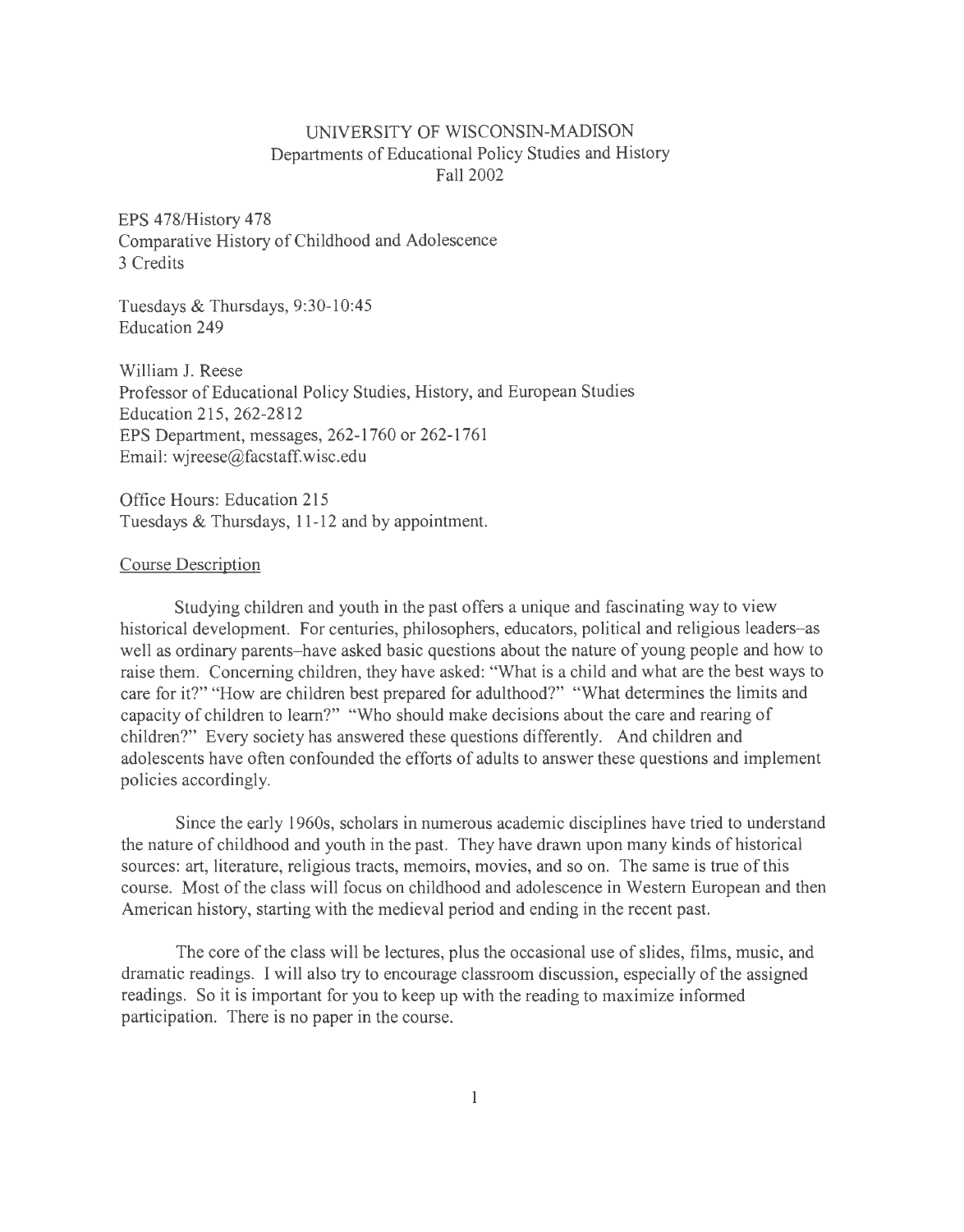#### Student Responsibilities

Class attendance is expected It is the basis for class participation, the quality of which will help to constitute 10% of your grade. There will be a total of three exams: two in class during the semester, and then the final, which is comprehensive. Each exam is worth 30% of your final grade.

Each exam will have an essay question and some short answer and identification questions. There are no alternative dates for these exams. More details will be made available in class.

To recap:

|                            | Exam No. 1 $30\%$ (October 17)                          |
|----------------------------|---------------------------------------------------------|
|                            | Exam No. 2 $30\%$ (November 26)                         |
|                            | (Final) Exam No. 3 30% (Tuesday, December 17) 2:45-4:45 |
| Class participation $10\%$ |                                                         |

Grading Scale: A (93-100); A/B (88-92); B (83-87); B/C (78-82); C (70-77); D (60-69); F (below 60).

If you are ill or otherwise have a legitimate reason to miss a scheduled examination, it is your responsibility to contact me before the test. Missing an exam without prior permission will lead to an automatic F. If you are experiencing any difficulty with the course, or with your schooling generally, please come to see me.

### Required Books

The following paperbacks should be available at the UW and other area bookstores. A copy of each book should be available on reserve at Helen C. White, and some may be available elsewhere in the UW library system.

- 1. Hugh Cunningham, Children and Childhood in Western Society Since 1500
- 2. Steven Ozment, When Fathers Ruled: Family Life in Reformation Europe
- 3. J.J. Rousseau, Emile
- 4. William Blake, Songs of Innocence and Experience
- 5. Eliot West, Growing Up With the Country
- 6. David Nasaw, Children of the City
- 7. Beth Bailey, From Front Porch to Back Seat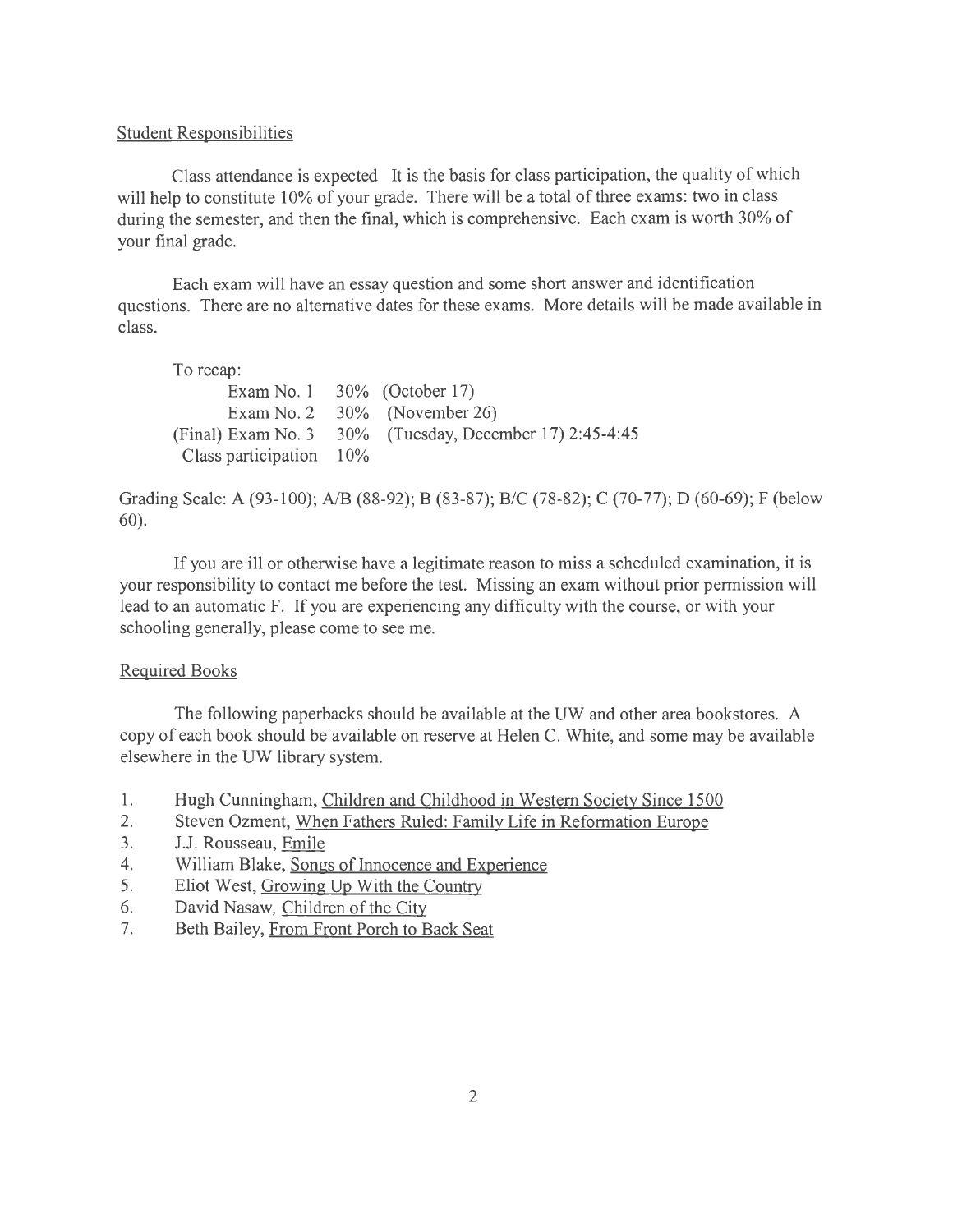# Course Outline and Assignments:

| Week $#1$<br>September 3 & 5 |                         | Introduction to the Course<br>Historians and the Study of Childhood                                                                                |
|------------------------------|-------------------------|----------------------------------------------------------------------------------------------------------------------------------------------------|
|                              |                         | Assigned reading: Cunningham, chapter 1.                                                                                                           |
| Week #2<br>September 10 & 12 |                         | Children, Childhood, and the Middle Ages, 500-1500                                                                                                 |
|                              |                         | Assigned reading: Cunningham, chapter 2; Ozment, chapters 1-2.                                                                                     |
| Week #3<br>September 17 & 19 |                         | Children, Childhood, and the Middle Ages, 500-1500                                                                                                 |
|                              |                         | Assigned reading: Cunningham, chapters 3-4; Ozment, chapters 3-4.                                                                                  |
| Week #4<br>September 24 & 26 |                         | <b>Education and Early Modern Europe</b><br>The Protestant Reformation & Discussion, When Fathers Ruled                                            |
|                              |                         | Assigned reading: Review readings and lectures; and begin Emile.                                                                                   |
| Week #5<br>October 1 & 3     |                         | Intellectual Change and Educational Thought in<br>Early Modern Europe: The 17 <sup>th</sup> & 18 <sup>th</sup> Centuries<br>Rousseau and Childhood |
|                              |                         | Assigned reading: Rousseau, Emile (entire).                                                                                                        |
| Week #6<br>October 8 & 10    |                         | Blake's Songs of Innocence and of Experience                                                                                                       |
|                              |                         | Assigned reading: Blake's Songs of Innocence and of Experience (entire)                                                                            |
| Week #7<br>October 15 & 17   |                         | Review on Oct. 15, Examination No. 1 on October 17                                                                                                 |
|                              | Assigned reading: none. |                                                                                                                                                    |
| Week #8<br>October 22 & 24   |                         | Childbirth and Midwives                                                                                                                            |
|                              |                         | Assigned reading: Cunningham, chapters 4-6.                                                                                                        |